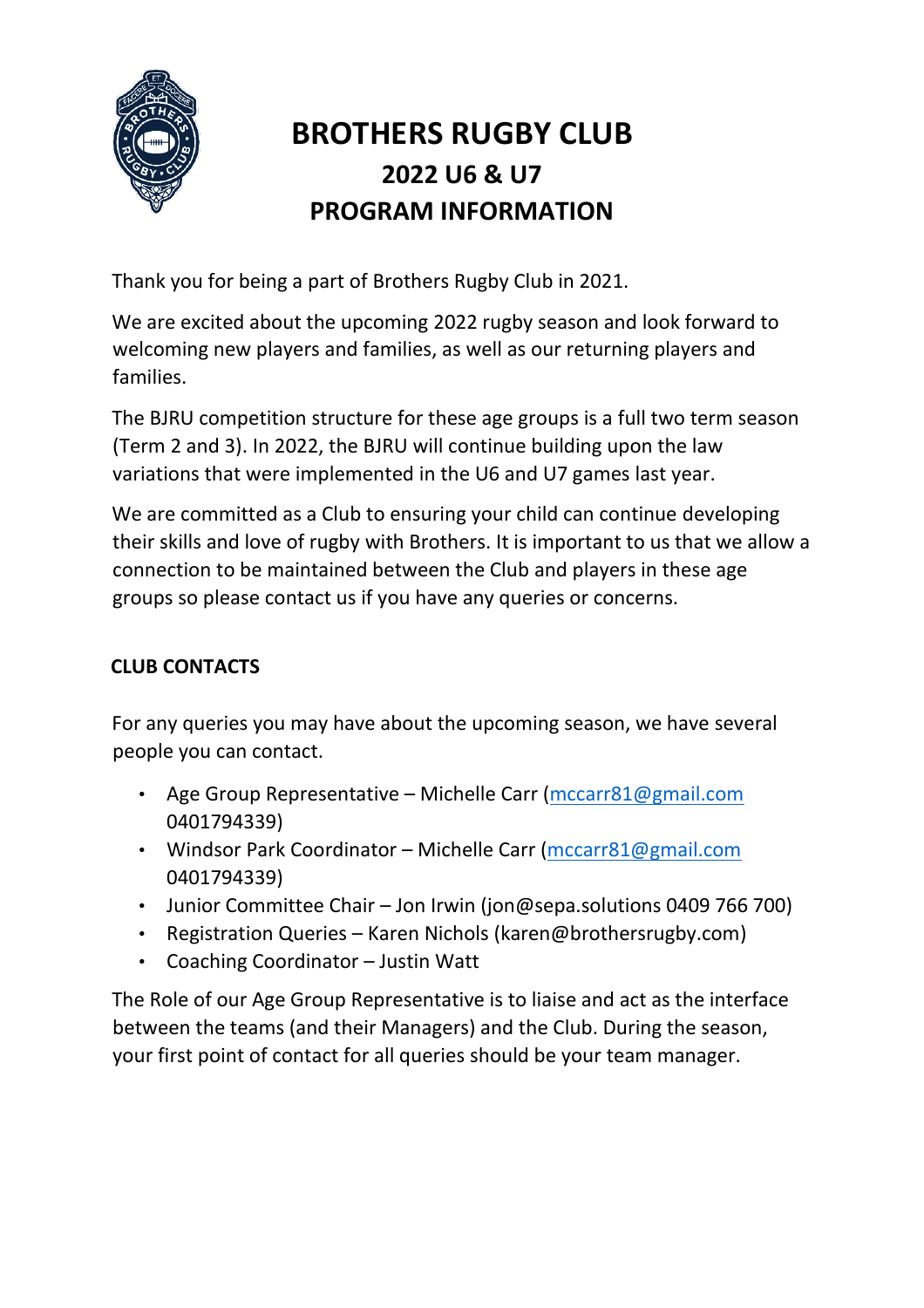#### **KEY DATES**

| 21 December 21               | 2022 Registrations Open          | Online through Rugby Xplorer |                     |
|------------------------------|----------------------------------|------------------------------|---------------------|
| Sun 13 <sup>th</sup> March   | <b>Brothers Coach</b>            | 8.30-9.30am                  | Jacaranda           |
|                              | <b>Information Session</b>       |                              | Room                |
|                              |                                  |                              | <b>Crosby Park</b>  |
| Thurs 17 <sup>th</sup> March | First Training Session /         | $5pm - 5.45pm$               | <b>Windsor Park</b> |
|                              | <b>Parent Induction</b>          |                              |                     |
| Saturday 19th                | Crosby Park Long Lunch           | 12.30pm                      | Crosby Park         |
| <b>March</b>                 |                                  |                              |                     |
| Thurs 24 <sup>th</sup> March | 2 <sup>nd</sup> Training Session | $5pm - 5.45pm$               | <b>Windsor Park</b> |
| Sat 26 <sup>th</sup> March   | U6-U9 Carnival Day               | 8am-12.30pm                  | <b>Crosby Park</b>  |
| Thurs 21 <sup>st</sup> April | <b>Term 2 Training Starts</b>    | $5pm - 5:45pm$               | <b>Windsor Park</b> |
| Saturday 23rd                | 1 <sup>st</sup> Competition Game | Draw Confirmed by BJRU &     |                     |
| <b>April</b>                 |                                  | & published weekly in Team   |                     |
|                              |                                  | App                          |                     |

#### **IMPORTANT INFORMATION**

- **Registration**
	- o All registrations are completed online through Rugby Explorer. For instructions please refer to the website <https://brothersrugby.com/juniorrugby/>
	- o All player to team allocations will be carried out late February as per the Brothers Team Formation Policy.
- **In Season**
	- o Training will be Thursdays @ Windsor Park 5-5.45pm.
	- o There are no training sessions or games during school holidays.
	- o If we are advised of a clash with St Margaret's requiring access to Windsor Park then training may be moved to Fri evening.